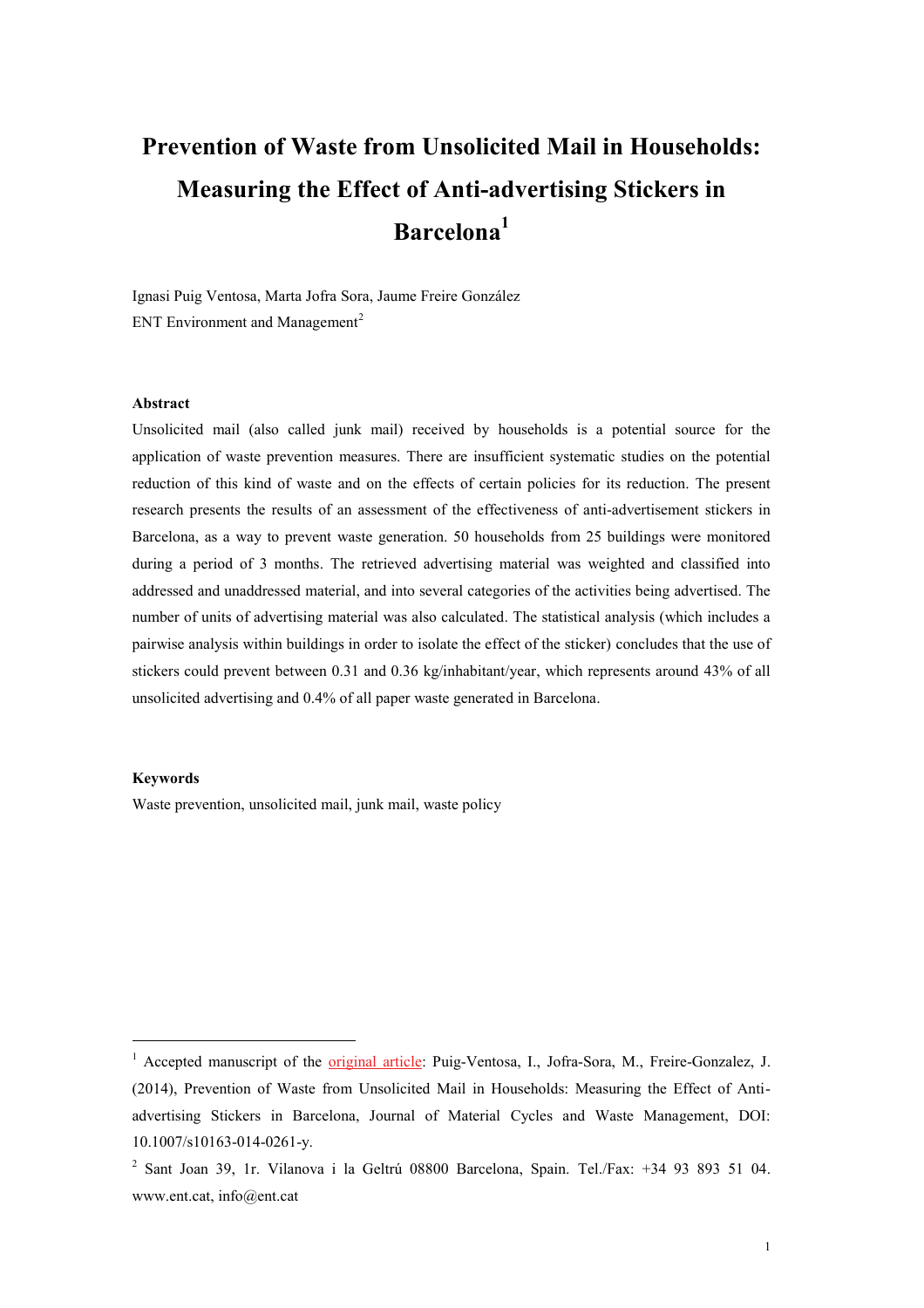# **1. INTRODUCTION**

<u>.</u>

Physical distribution of direct advertising takes different forms: in the mailbox, insertion between the pages of paper media, through free journals, delivery by hand, placement on vehicles in the streets, etc. Most of these advertising materials are unsolicited and often discarded without reading, and could be prevented, thus avoiding their contribution to waste generation.

Waste prevention is leading the legal hierarchy of priorities in waste management policies in Europe, according to the Waste Framework Directive.<sup>3</sup> In Spain and Catalonia this has also been introduced into their respective laws on waste.<sup>4</sup> The Municipal Waste Management Program in Catalonia [1] includes a target for the prevention of municipal solid waste of 10% for 2012, compared to 2006 values, which means achieving a reduction of 60 kg per inhabitant per year. The Metropolitan Program of Municipal Waste Management for Barcelona 2009-2016 proposes a goal of "maintaining or reducing" waste generation levels within the metropolitan area at the end of the period covered by the plan through preventive measures.

Furthermore, in Catalonia, the Law 9/2000, of 7 July, regulating dynamic advertising establishes the right of citizens to not receive advertising when it has expressly been requested to not be delivered. Within the law, dynamic advertising is defined as the communication carried out by public or private agents in the exercise of an economic activity, the aim of which is to foster the sales of any good or service, as well as rights and duties or messages of social, cultural or political nature, which is carried out by means of the direct contact with the potential buyers or customers. The law foresees the application of fines to companies that do not respect the citizen's right to not receive advertising, but currently only a few municipalities apply these fines. Conversations with some distributors show that the managers/directors of these companies are aware of the Law, but no information has been obtained in relation to which extent this knowledge is passed on to their employees.

The City Council of Barcelona is aware of the goals of Law 9/2000 and has established the need to prevent waste from advertising materials in its Waste Prevention Plan, passed on 2012. The Municipality has carried out several activities, including the delivery of anti-advertising stickers, to be placed on mailboxes, or the regulation of advertising activities through municipal ordinances. The use of 'no junk mail' stickers is supposed to reduce the advertising material placed in mailboxes and, therefore, the waste derived from it.

<sup>3</sup> Directive 2008/98/EC of the European Parliament and of the Council of 19 November 2008 on waste and repealing certain Directives.

<sup>&</sup>lt;sup>4</sup> Spanish Law 22/2011, of 28 July, on waste and contaminated soil, and Catalan Legislative Decree 1/2009, of 21 July, approving the revised text of the Law regulating waste.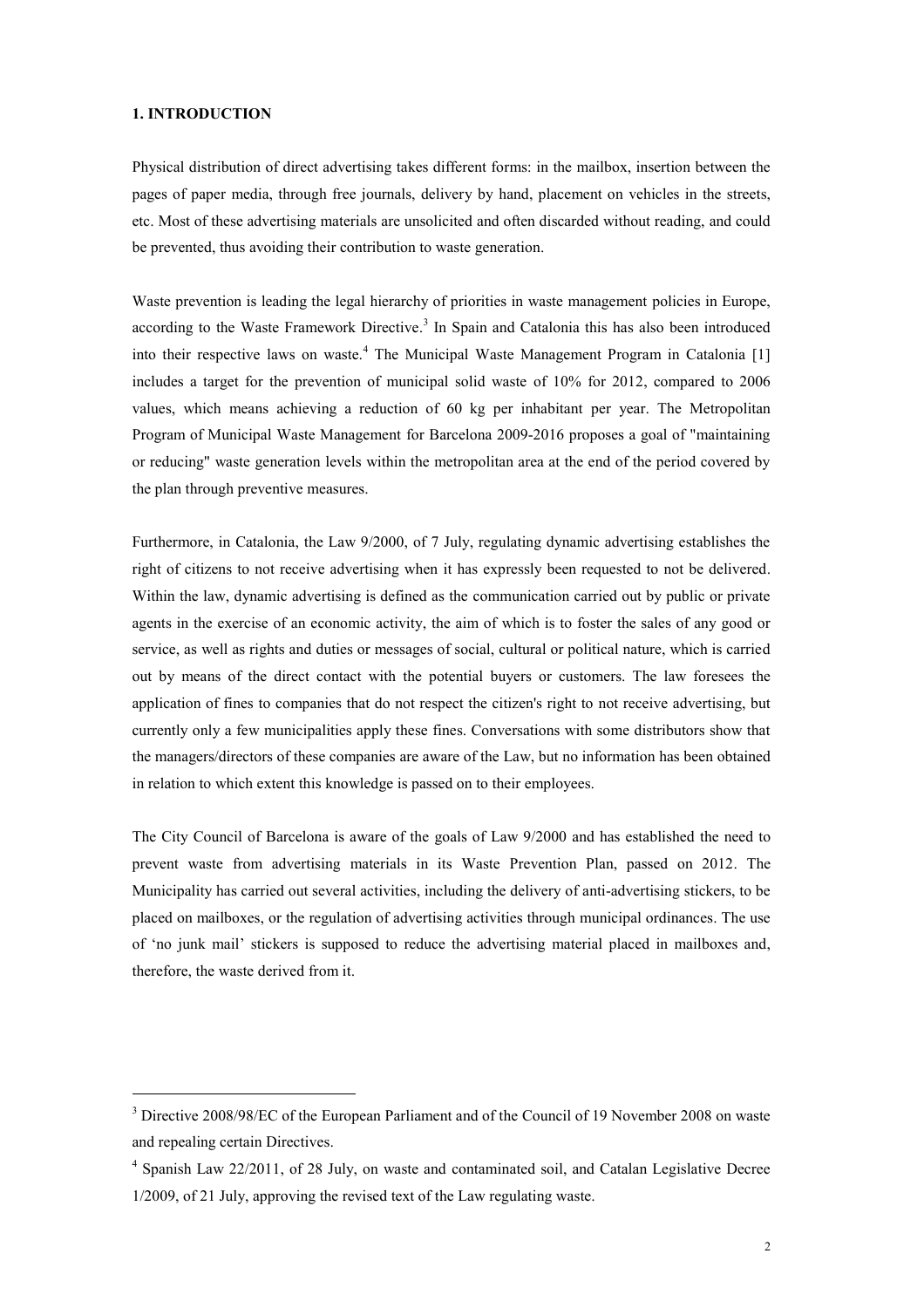The aim of this paper is to assess the effectiveness of these stickers in reducing unsolicited mail, analyzing to what extent they affect the amount and type of advertising material received at households. To analyze this, a number of households have been monitored in Barcelona.

Section 2 provides a brief review of the literature related to waste generation from advertising materials and impacts of waste prevention measures addressing this fraction; Section 3 describes the methodology and the data collection process; Section 4 performs a statistical analysis of data; Section 5 contains a statistical analysis within buildings to control factors that affect the geographic distribution of advertising materials; Section 6 extrapolates the results for the whole city. Finally, Section 7 contains the conclusions of the research.

# **2. LITERATURE REVIEW**

1

The literature recognizes the importance of waste prevention (because it is at the top of the waste hierarchy) and the difficulty of measuring it [2, 3]. One of the possible household waste prevention measures considered in the literature is the reduction of waste from unsolicited advertising materials [2-4]. The method of monitoring waste prevention from unsolicited advertising as performed in this study could be considered a direct quantification of source reduction. This quantification can help in assisting policy makers and local authorities [2] when designing waste prevention actions, and particularly actions for the prevention of unsolicited advertising.

According to a study conducted by the French Environmental Agency [6], 25% of paper consumption for advertising uses corresponds to addressed advertising in mailboxes, and 51% corresponds to unaddressed advertising (the rest of paper consumption being used for commercial catalogues -13% and other kinds of advertising materials -11%-). According to this study, advertising material received in households generates 10.31 kg of waste per inhabitant and year. In contrast, a guide on waste prevention published in 2012 by the same agency [7], estimates the amount of this kind of advertising material as 24 kg per household and year. Some of the reasons that may explain the difference between these figures are explained in Conclusions section of this paper.

In Denmark, Hansen *et al.* [8] (as cited in [9]) estimated an amount of 55 kg of unsolicited mail received per household for year 2009.

In a survey carried out in Vienna [10], composition analyses of residual waste and paper waste from 16 households showed that advertising material accounts for about 28 kg/cap/yr,<sup>5</sup> and concluded that each household refusing unaddressed advertising in the mailbox with a sticker could prevent about 33 kg of unaddressed advertising paper per annum. This prevention has been estimated to be achieved not only by means of the "stop-pub" sticker, but also by means of a prohibition of unsolicited advertising (which the authors term, "Advertising on request", i.e. a regulatory measure). Households

<sup>&</sup>lt;sup>5</sup> This included unaddressed and addressed advertising material, and not only material placed in the mailbox but also hung onto doors.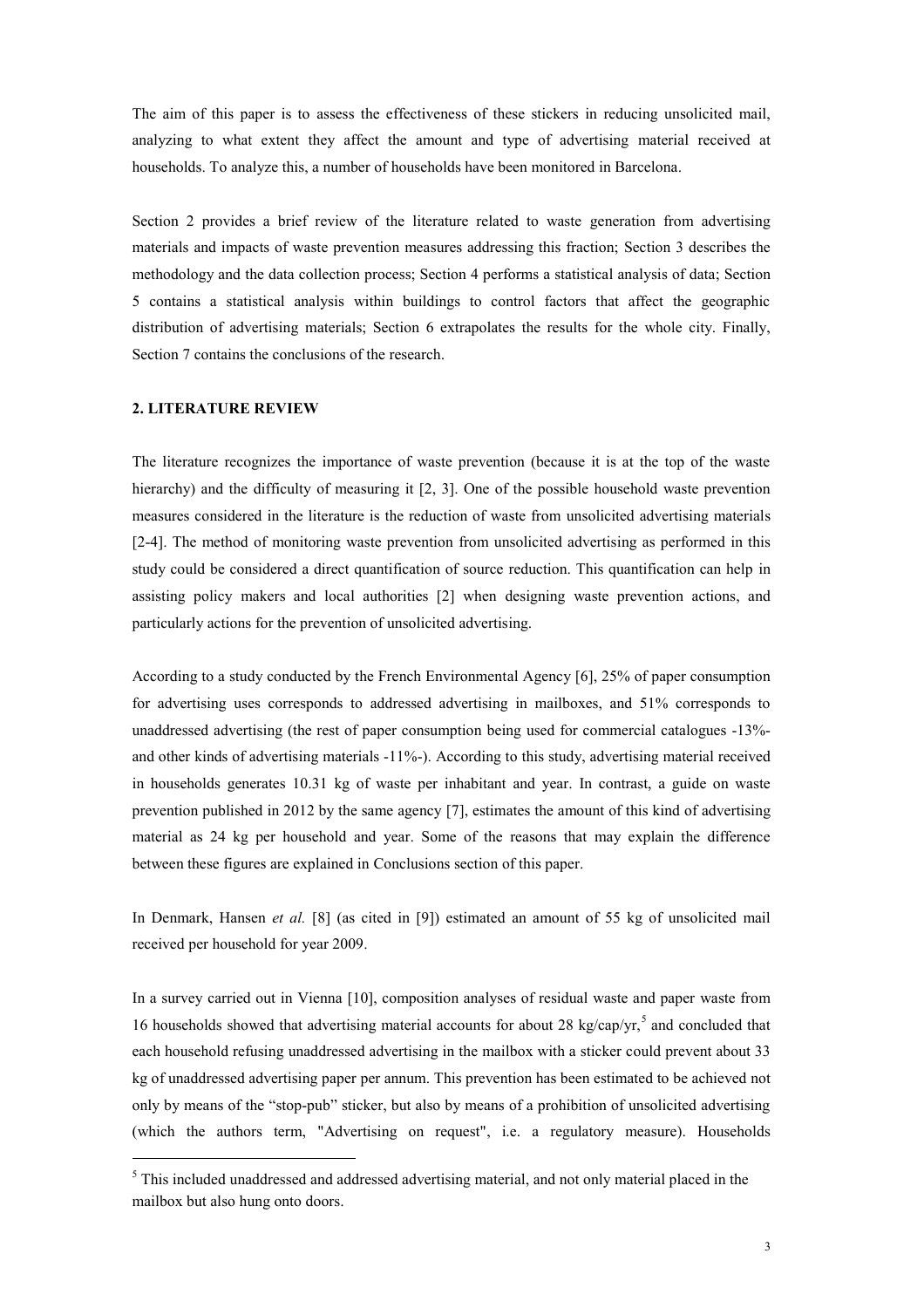participating in this survey where interviewed, and results revealed that 53% of them found unsolicited advertising annoying, 63% would be in favor of banning the distribution of unaddressed advertising, and 47% did not want to ban the distribution of unsolicited advertising in general [11].

In a similar manner, Salhofer *et al.* [4] established the prevention potential of advertising materials, concluding that measures that improve the knowledge of households about the existing possibilities for cancelling the delivery of unsolicited advertising (i.e sticker on the door or on the mailbox) could reduce 13% of the relevant waste stream or 0.7% of total municipal solid waste in Vienna (4.7 kg/cap/yr).

Sharp *et al.* [5] demonstrated that campaigns to reduce unsolicited mail in the Brussels region, including stickers and accompanying enforcement measures, achieved a reduction of 5 kg/household/year [12]. A similar scheme has been estimated to have the potential to reduce unsolicited mail of between 112,500 and 187,500 metric tons/year in the United Kingdom for year 2000 [13] (between 1.91 and 3.19 kg/cap/year). Other studies estimated a reduction of 0.2 to 0.4% through reducing (non-packaging) paper waste, including unsolicited mail ([14]; cited in [15]).

## **3. METHODOLOGY**

1

This study was carried out in the city of Barcelona, capital of the autonomous region of Catalonia (Spain). The city has 1.6 million inhabitants and is formed of 10 districts. Its economy is mostly based in the tourism and services sectors.

Dynamic advertising is mainly distributed by private companies, directly or through postage companies. There is a national postal service, but it usually does not deliver unsolicited advertisement and cannot deliver unaddressed items. Newspapers and magazines are delivered to mailboxes to those citizens that have a subscription and they usually include unsolicited advertising, particularly during the weekend period. Some buildings have common mailboxes which are accessible to all residents, but most of them have individual mailboxes. However, in this case some buildings have a common mailbox for unsolicited advertising. Mailboxes are usually located inside the buildings, and distributors need to ask the neighbors to open the entrance door in order to access the mailboxes. However, some buildings have mailboxes outside or accessible from outside of the building. According to law, every person has the right to not receive addressed advertising by notifying specific organizations that they do not want to receive any advertising, or by joining an advertising exclusion list, also known as Robinson list or Mailing Preference Service (MPS) list. These are databases that, according to law, advertising distribution companies must check before carrying out the distribution of advertising. These lists are very little used by citizens; in Barcelona, only 8,913 inhabitants were enrolled onto the Robinson list in June 2012.<sup>6</sup>

<sup>6</sup> Data provided by *Asociación Española de la Economía Digital*.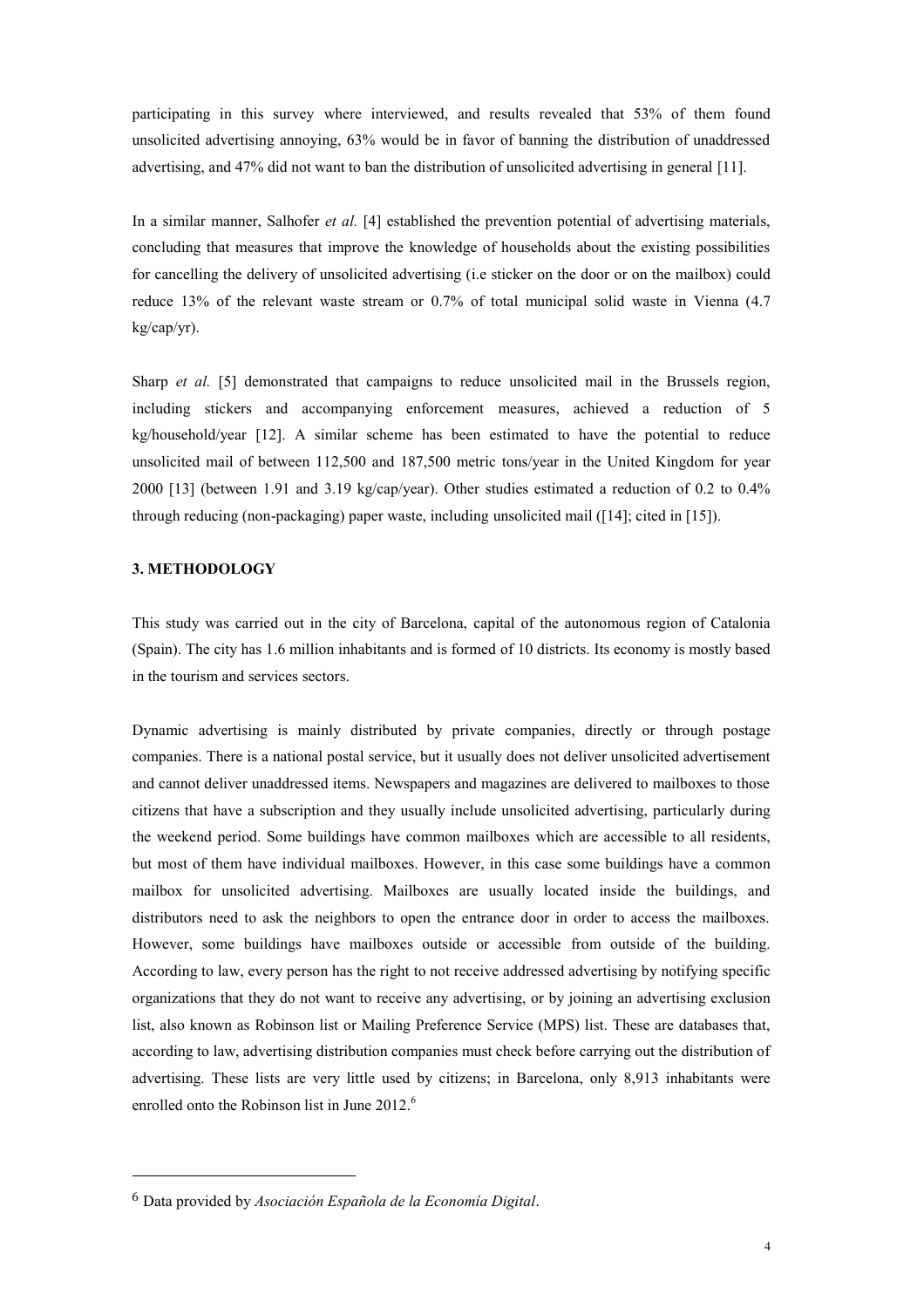Advertising materials received in 50 households in Barcelona were collected for three months (between April 15th and July 15th 2012), in order to infer the amount of unsolicited mail received during the overall year, and then check the possible effectiveness of the stop-pub sticker.

Participants were selected in a manner that would obtain enough representation from all districts of Barcelona, by including a number of households approximately proportional to the population of each district (Fig. 1). A total of 25 buildings were selected. The selection of the participants with a sticker was performed randomly, in asking them to volunteer for participation in the study. Once a participant was confirmed, a second participant without sticker in the same building was selected, in order to allow a pairwise analysis. This second participant was suggested by the first participant; participation was also on a voluntary basis. Having two participants within each building (one household with sticker and another without sticker) reduced the effects of the geographical location of the property on the amount and type of advertisement materials received. A before and after method for stickers was considered, but due to a lack of time and budgetary constraints, the methodology already described was chosen.

Several criteria were established in order to ensure a homogeneous sample of buildings and a priori control of certain factors that could influence the distribution of advertising. Only the buildings fulfilling simultaneously the following three criteria were selected:

- Buildings without doorkeeper, because the presence and behavior of the doorkeeper can influence the amount of publicity received in each household.
- Buildings without the poster: "This community does not accepted publicity" (or similar) in the main entrance, since it affects the delivery of advertising materials to individual mailboxes.
- Buildings with individual mailboxes for each household.

All participants were provided two envelopes to in which to place the advertising materials received; asking them to separate addressed advertising materials from unaddressed. The shipping was accompanied with a letter from the City council with detailed instructions for participants, and with a phone number and an e-mail contact address for questions or comments. A sticker was also sent to those 25 participants who had to place it on their mailbox.

Addressed advertising is considered as all advertising material directly addressed to any of the household members, including the following items:

- Personalized advertising from banks, telephone companies, energy companies, stores where any of the household members are customers, etc.
- Advertising that accompanies invoices, bank statements or communications (in this case only the advertising material was considered, not the invoice or statement).
- Advertising that comes with other shipments that any member of the household has signed up for (e.g. together with newspapers or magazines).
- Brochures and magazines from public authorities.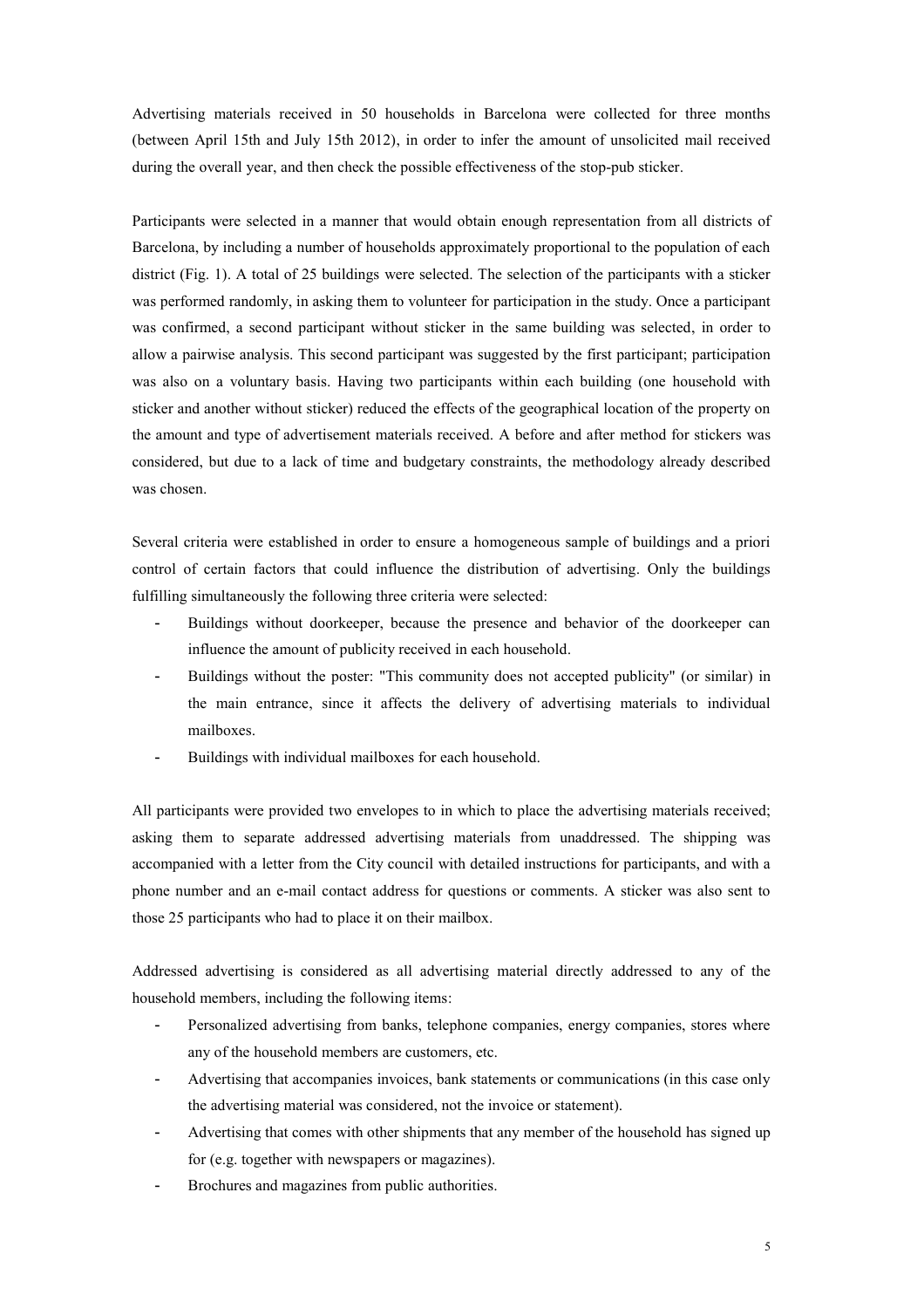Complementarily, unaddressed advertising is defined as any advertising material placed in the mailbox and not specifically directed to any member of the household.

Only materials inside the mailbox were considered, and not those left on the ground. The experiment took place between 15 April and 15 July 2012. Later, envelopes were collected, and advertising materials deposited inside them were classified, weighted and counted.

## **4. STATISTICAL ANALYSIS**

This section contains the statistical analysis of the collected data. Unsolicited advertising was separated into two categories: addressed and unaddressed advertising.

#### **4.1. RESULTS RELATED TO ADDRESSED ADVERTISING**

Since most of the addressed advertising is delivered by postal services, it is expected that stickers will have only a minimum prevention effect on this kind of advertising material, compared to the effect on the unaddressed advertising materials, which are delivered in a more indiscriminate way.

The advertising materials have been classified. The categories considered have been: telephone services; water, electricity and natural gas services; retailers; banks; institutional (information from public authorities) and others (Fig. 2).

It can be observed that, in households with no sticker, most of the advertising comes from the category "Retailers", while in households with sticker, advertising mostly comes from activities classified as "Others". As Figure 2 shows, as regards addressed advertising, households with the sticker receive less advertising from "Retailers", but more (in percentage) from "Banks". The differences for other activities are not significant between those with the sticker and those without it. However, the observed variability suggests that the sticker may not have significant effects on addressed advertising.

### **4.2. RESULTS REGARDING THE UNADDRESSED ADVERTISING**

In this section we aim to test the hypothesis that unaddressed advertising materials should be affected by the use of stickers. In this case, in addition to the weight of advertising materials, the number of units (brochures, leaflets, etc.) has also been analyzed.

Table 1 shows the main statistics obtained of the statistical analysis for unaddressed advertising materials, separating those with sticker from those without, both in terms of the number of units and of total weight.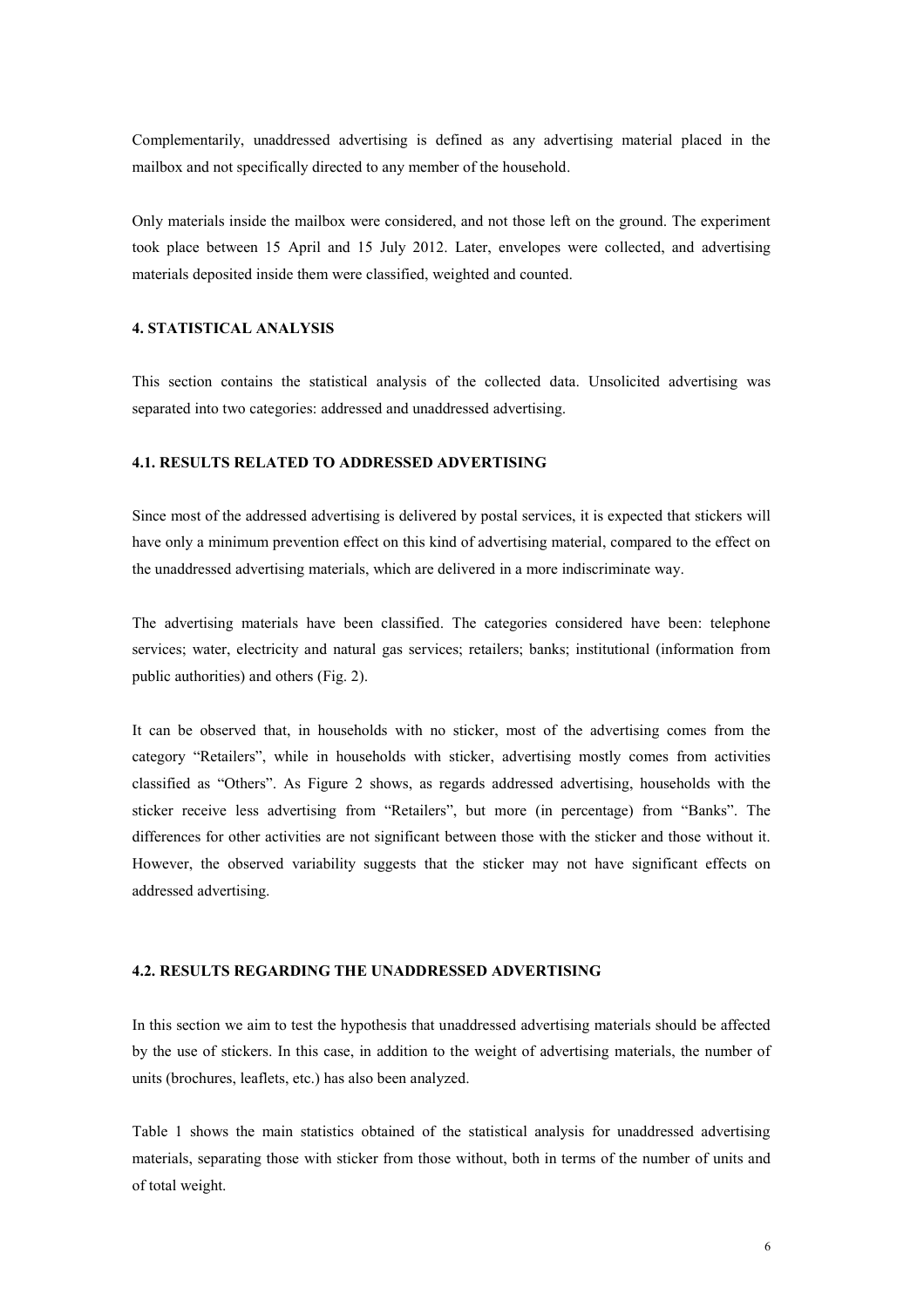The number of units and the total weight of advertising materials are 22.3% and 52.7% lower, respectively, in the households that have placed the sticker than in those which have not. All averages are significant at a confidence level of 95%. Pairwise t-tests show that there are no statistical differences between the two means when considering number of units (p value equals to 0.23), but they are statistically different when considering weights (p value 0.06).

As in the previous section, an analysis of the advertising materials by type of activity has been carried out. In this case, the categories considered are the following:

- Personal services: dentists, language schools, training centers, waxing services and/or hairdressing, geriatrics, etc.
- Retailers
- Home Services: locksmiths, painters, masons, removals, etc.
- Real Estate agencies
- **Restaurants**
- Travel agencies
- Institutional advertising (issued by public bodies): city council, regional government, etc.
- Other: anything not included in the above categories: insurers, lawyers, clairvoyants, etc.

Figures 3 and 4 show amount of advertising by type of economic activity, both in number and weight, in Barcelona.

It can be observed that most of the distributed materials to mailboxes with sticker come from restaurants, followed by home services, personal services and retail. Mailboxes without sticker have a similar distribution of unaddressed advertising, but in this case, retail are in the first position, followed by restaurants, personal services and home services. The figures may be suggesting that the highest share of advertising comes from retail in households with no sticker, and therefore the greater sensitivity of these economic activities to the sticker.

Figure 4 shows that most of the brochures distributed to mailboxes with sticker in weight (51%) are retail, followed far behind by travel agencies, restaurants and personal services. However, in mailboxes without sticker, 67% comes from retail, followed by restaurants, travel agencies and personal services. Similar to what happened when measuring the number of units, advertising materials from retail measured in weight also seem more sensitive to the existence of the sticker.

Unaddressed advertising clearly diminishes in mailboxes with the sticker compared to those that do not have it. The biggest incidence is observed in relation to advertising materials from retail, personal services and restaurants.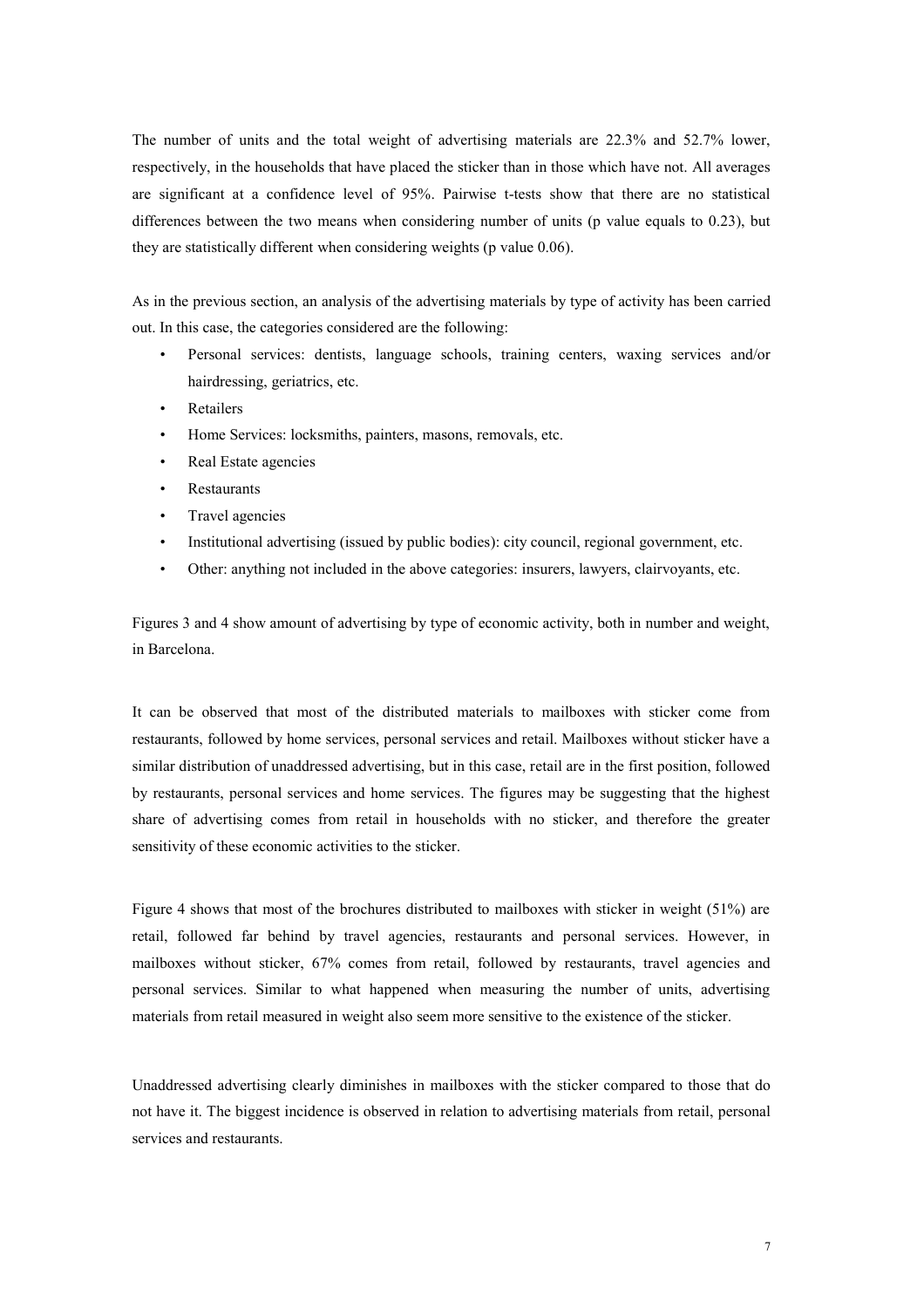Moreover, the average weight of the analyzed advertising materials is 9.6 g per unit, in the case of unaddressed advertising. However, there is a considerable dispersion. Figure 5 shows the average weight of unaddressed advertising for the different categories of advertising materials.

# **5. STATISTICAL ANALYSIS WITHIN BUILDINGS**

Pairwise comparisons between households with and without sticker in each building are important, in order to control geographical factors affecting the distribution of advertising materials.

Since each building includes one household with a sticker and another one without sticker, pairwise comparisons have been made using the percentage difference between them in relation to the amount of advertising materials received. Subsequently, an average has been calculated.

The result of this study, in terms of the quantity of advertisement material received by households, is significantly lower than those obtained in previous studies [6-8, 10]. In relation to this, some aspects with respect to the present research have to be taken into account:

- the sampling took place over a period of three months and some of the bulkier deliveries of advertising materials that arrive in certain periods of the year (e.g. toys or furniture catalogues) were not captured in the analyzed period;

- the economic crisis could also affect the results: according to a report on the advertisement sector in Spain, which is published on a yearly basis [16], the expenditure in the mailbox advertising subsector dropped by 25% between 2007 (18,39  $\epsilon$ /inhabitant) and 2012 (13,70  $\epsilon$ /inhabitant);

- only advertisement materials put inside mailboxes were taken into account; however, a quantity of materials is found on the entrance floor;

- the study has only taken households into account; however, business and service companies also receive advertisement materials;

- distribution of advertising in Barcelona may be different from other cities or countries. According to Infoadex's report [16], in Spain the expenditure in the mailbox advertising subsector represented only 5.91% of the total investment of the advertisement sector in 2012.

Since each building has one household with sticker and another without sticker, a pairwise analysis has been performed using the percentage variability, in terms of received unaddressed advertising materials in each of the households. Then, an aggregation has been performed.

Regarding unaddressed advertising in weight, 18 from the 22 buildings (i.e. 82% of cases),<sup>7</sup> households with sticker have less advertising than households without sticker, getting an average of 158% more, i.e., those households without sticker had about 2.5 times more advertising than those

1

<sup>&</sup>lt;sup>7</sup> Three of them have been deleted, because they either have not correctly provided the advertising materials or have left the experiment before finishing.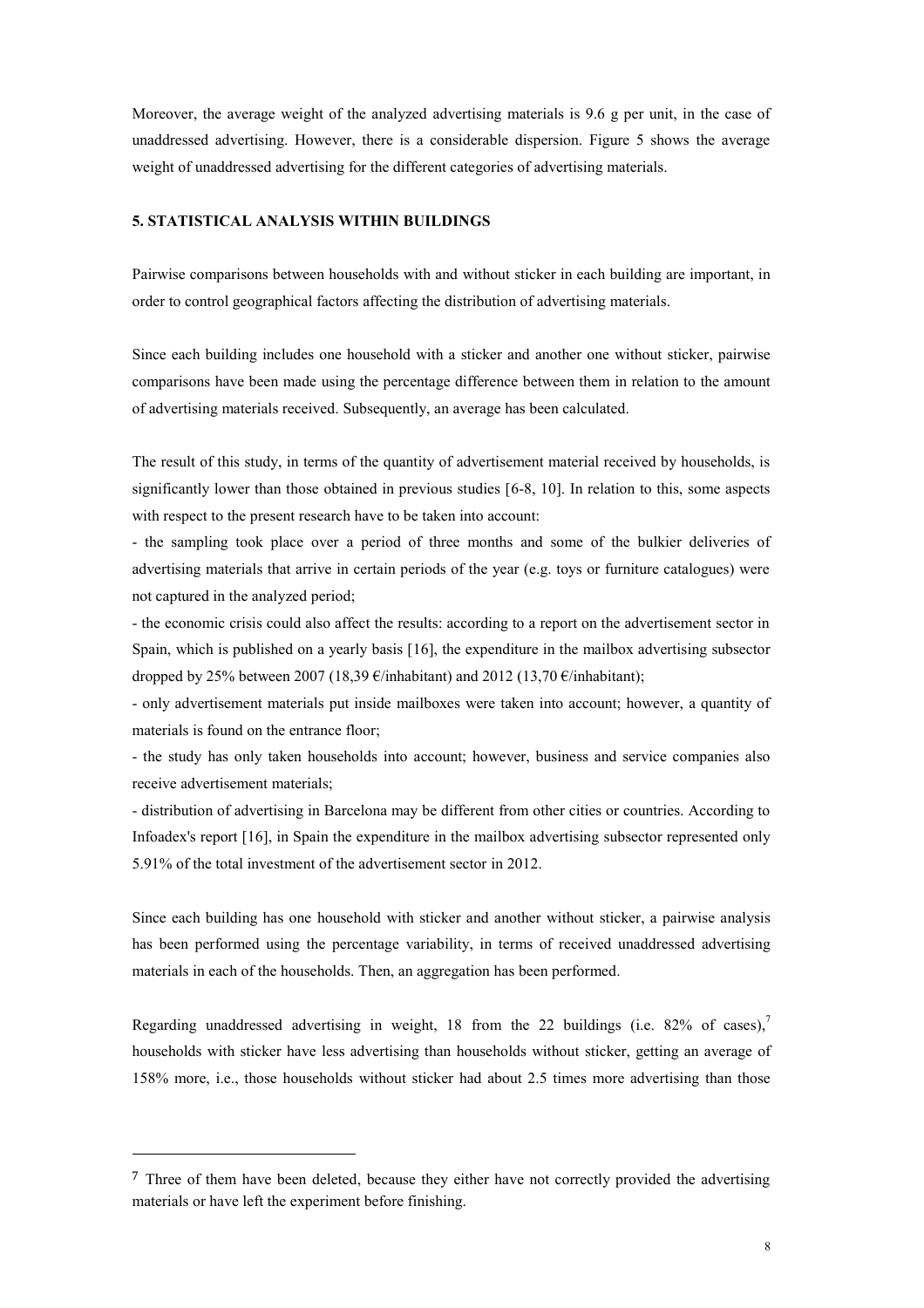with sticker. Table 2 shows the summary statistics for the variation of unaddressed advertising in weight from households without sticker compared to households with sticker.

Regarding unaddressed advertising measured in number of units, in 13 of the 22 buildings (i.e. 59% of cases), households without sticker received more advertising than households with sticker, with an average of 40.73% more.

# **6. EXTRAPOLATION OF RESULTS FOR THE CITY OF BARCELONA**

From the results presented above, an estimation of the quantities of waste received by each household throughout the year has been made. It has been assumed that currently only 10% of households have a stop-pub sticker,<sup>8</sup> and then an extrapolation of the amount of advertisement material received in an average household for a period of three months to what could be assumed for the whole year has been carried out. It has been assumed that the sticker has only an effect on the reduction of unaddressed advertising.

Thus, the amount of advertising materials that reach mailboxes in Barcelona is estimated to be 1,370 metric tons per annum, 26% of which would correspond to addressed advertising, and 74% to unaddressed advertising. Advertising materials per household are estimated to be 2.08 kg per annum, 1.54 kg being unaddressed advertising and 0.55 kg addressed advertising.

The quantity of waste that stickers might potentially save yearly has also been estimated for the whole city, assuming that 100% of households would have the sticker. The results depend on whether we use the statistical analysis carried out in Sections 4 or 5.

In the first case, which considered the two groups of households (with and without sticker) of all the buildings together, the reduction would be 505.87 metric tons of advertising. This would mean 0.31 kg/inhabitants/year. This represents 0.06% of the total waste generated in Barcelona in 2011. Considering that paper represents 18% of total waste generation in Catalonia [1], the amount prevented would be around 0.35% of all paper waste generated in the city of Barcelona.

If we use the results of the statistical analysis within buildings performed in Section 5, the reduction would be of 587.58 metric tons of advertising. This would mean around 0.36 kg/inhabitants/year. This represents 0.07% of the total waste generated and around 0.41% of all paper waste generated in Barcelona in 2011.

Although the amount of waste prevented is relatively low in relation to the total amount of waste produced in the city, the cascading effect of waste prevention has to be taken into account at the time

1

<sup>8</sup> Information provided by several advertisement distribution companies.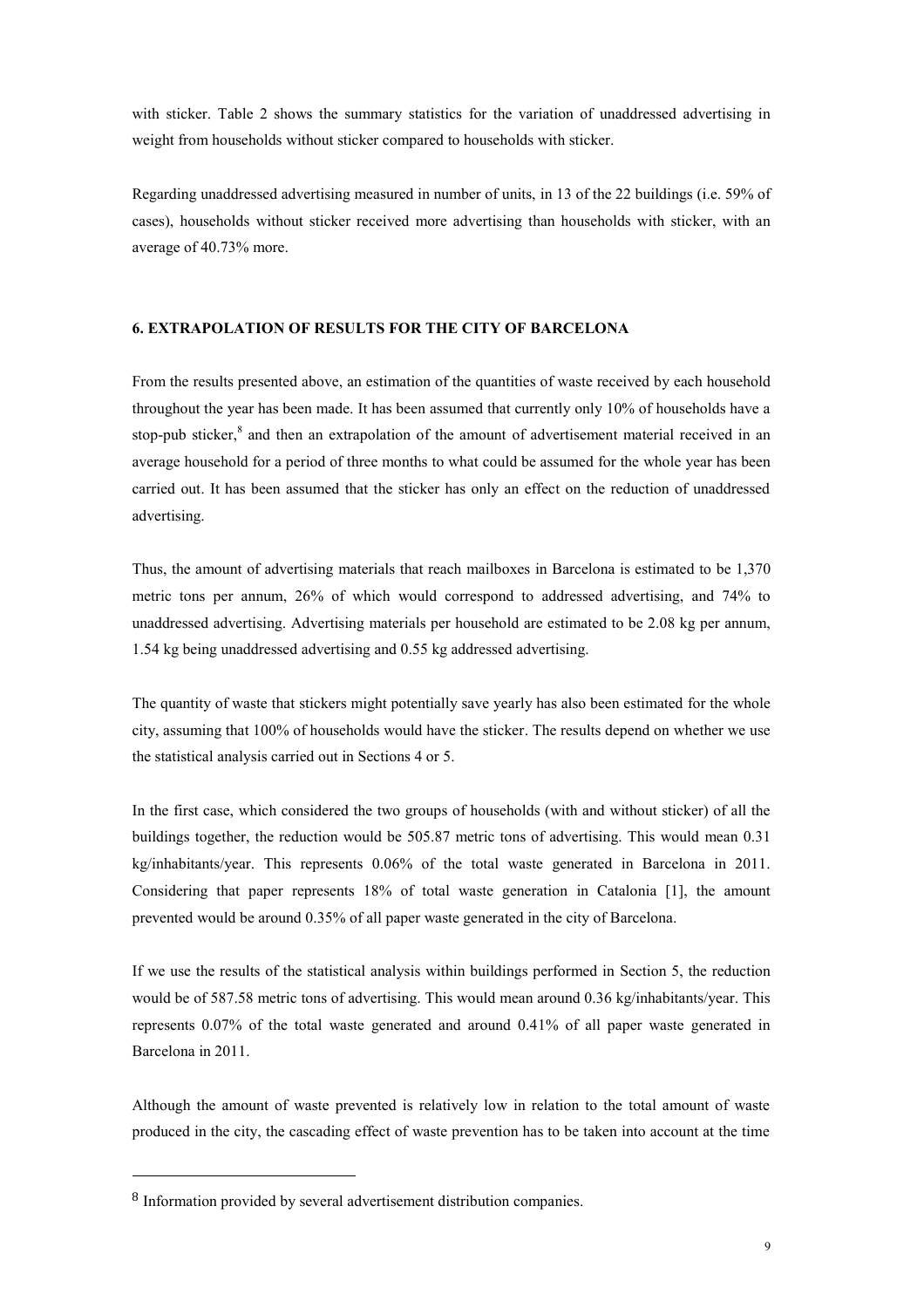of evaluating these results. In this sense, Gentil *et al.* [17] evaluated this effect, taking into account the indirect affected systems following this waste prevention measure (e.g. reduction of virgin paper production), and concluded that prevention measures generate additional benefits when a cascading effect is considered. Even though cascading effect of advertising prevention is not higher than that of other waste prevention measures, the existence of this effect helps decision makers to justify the implementation of measures for the prevention of unsolicited advertising.

#### **7. CONCLUSIONS**

The above analysis showed that households with the sticker receive significantly less advertisement materials than those without it, particularly when considering weight of material received. This suggests that the distribution of stickers may be a good policy for the prevention of waste from advertising materials.

However, to consider all variables that affect the distribution of advertising materials, and then, to know the specific effects of stickers, a more complex statistical model should be developed. Specifically, this would mean a regression model explaining and trying to quantify the effect of the sticker on the distribution of advertising, among other possible factors such as income of the households, economic structure of the district where the household is located, etc. In that respect, depending on the socio-economic level of the neighborhood, there is more presence of certain types of activities that use advertising. Besides, low income neighborhoods are not so likely to be a target of advertising due to their low purchasing capacity.

The methodology of the study (which includes pairwise t-tests), the systematic collection of data, and a follow-up throughout the sampling period make the results robust in relation to the amount of unsolicited advertising received in household mailboxes.

Furthermore, the study has addressed some novel questions that had not been addressed by other studies in the past, such as the calculation of the number of units of advertising material received (notwithstanding its weight) which, together with a disaggregation of the amount of materials received by categories, makes it possible to identify the average unitary weight of the advertisement materials, as well as the origin of the advertising.

Another particularity of the study is the separation between addressed and unaddressed advertisement, which makes it possible to prove that unaddressed material is more frequent and comes from a different source than addressed advertising.

In contrast, the selection of pairs of households inside a same building has allowed a pairwise analysis that can isolate the effect of the sticker from other factors that influence the distribution of advertisement materials.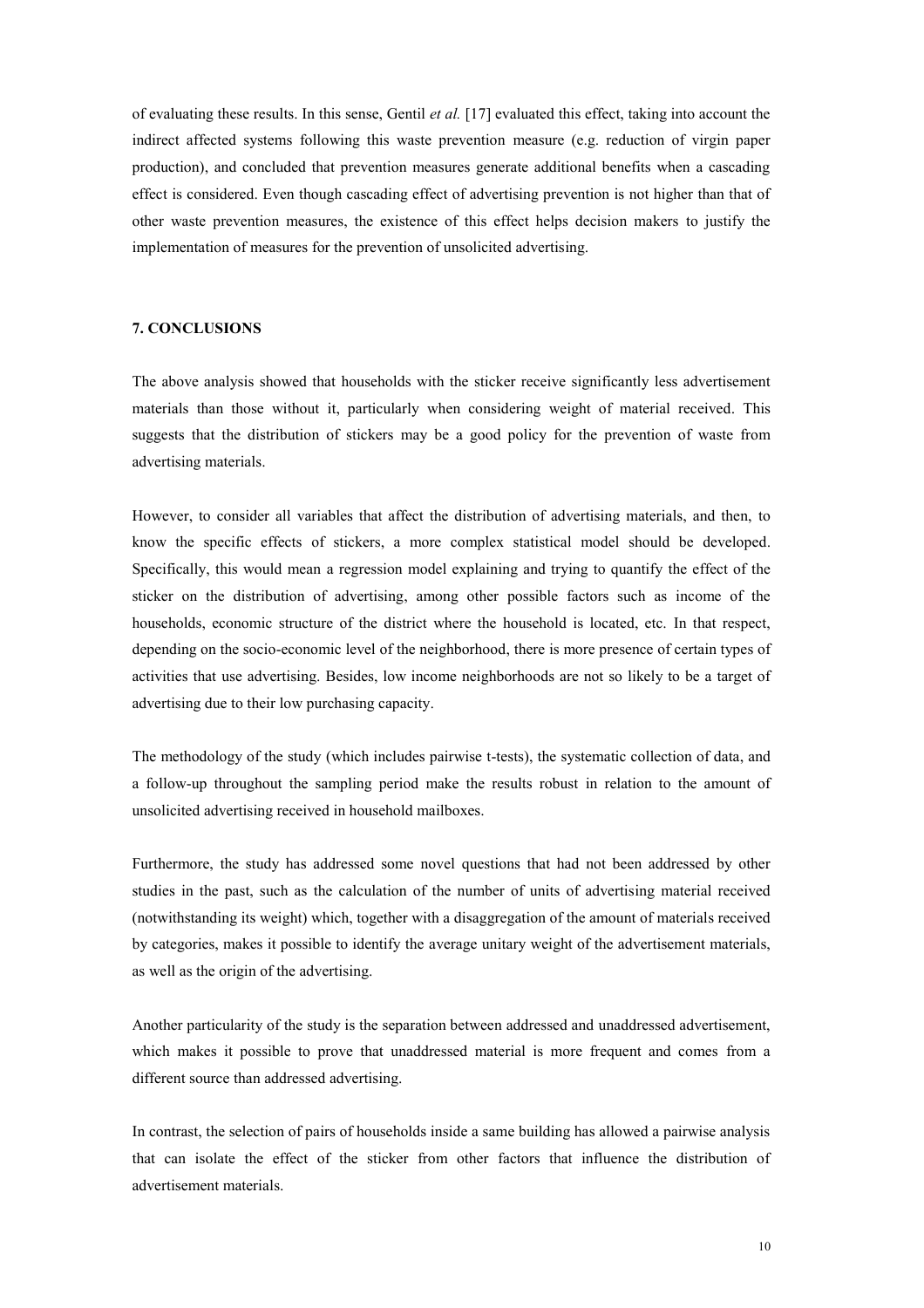For further research, it would be interesting to use the methodology applied in this study in order to assess the effect of the stickers in other countries where there is legislation regulating unsolicited advertising.<sup>9</sup>

#### **ACKNOWLEDGEMENTS**

This article derives from a project funded by the Barcelona City Council. We would like to thank the contributions of Carles Vázquez, Núria Fradera and Helena Barracó, as well as the collaboration of all the persons that participated in the sampling. The authors also wish to thank the comments received from three anonymous reviewers and from Dr. Matthew Copley.

## **REFERENCES**

1

[1] ARC (2007) Programa de gestió de residus municipals a Catalunya. PROGREMIC 2007-2012. Departament de Medi Ambient i Habitatge - Generalitat de Catalunya, Barcelona.

[2] Zorpas A, Lasridi K (2013) Measuring waste prevention. Was Man 33: 1047-1056. http://dx.doi.org/10.1016/j.wasman.2012.12.017

[3] Read M, Gregory M K, Phillips P S (2009). An evaluation of four key methods for monitoring household waste prevention campaigns in the UK. Res Con Rec 54: 9-20. DOI: 10.1016/j.resconrec.2009.05.004.

[4] Salhofer S, Obersteiner G, Schneider F, Lebersorger S (2008) Potentials for the prevention of municipal solid waste. Waste Management 28:245-259. [http://dx.doi.org/10.1016/j.wasman.2007.02.026,](http://dx.doi.org/10.1016/j.wasman.2007.02.026)

[5] Sharp V, Giorgi S, Wilson D C (2010) Delivery and impact of household waste prevention intervention campaigns (at the local level). Waste Manage Res 28(3):256-268. doi: 10.1177/0734242X10361507

[6] ADEME (2007) Le gisement des emballages ménagers en France, Evolution 1994/2006. Agence de l'Environnement et de la Maîtrise de l'Energie, France.

[7] ADEME (2012) Réduire ses déchets et bien les jeter. Agence de l'Environnement et de la Maîtrise de l'Energie, France.

[8] Hansen MS, Bakas I & Kjær B (2010) Baggrundsmateriale til Miljøstyrelsens

affaldsforebyggelseskampagne 2010. 3. Udkast. Copenhagen Ressource Institute, Copenhagen.

[9] Martinez Sanchez V, Møller J (2011) LCA on the prevention of unsolicited mail in the Vestforbrænding municipalities. Department of Environmental Engineering, Technical University of Denmark, Lyngby.

<sup>9</sup> One of these countries is Korea, where some kinds of advertisement leaflets have been prohibited [19].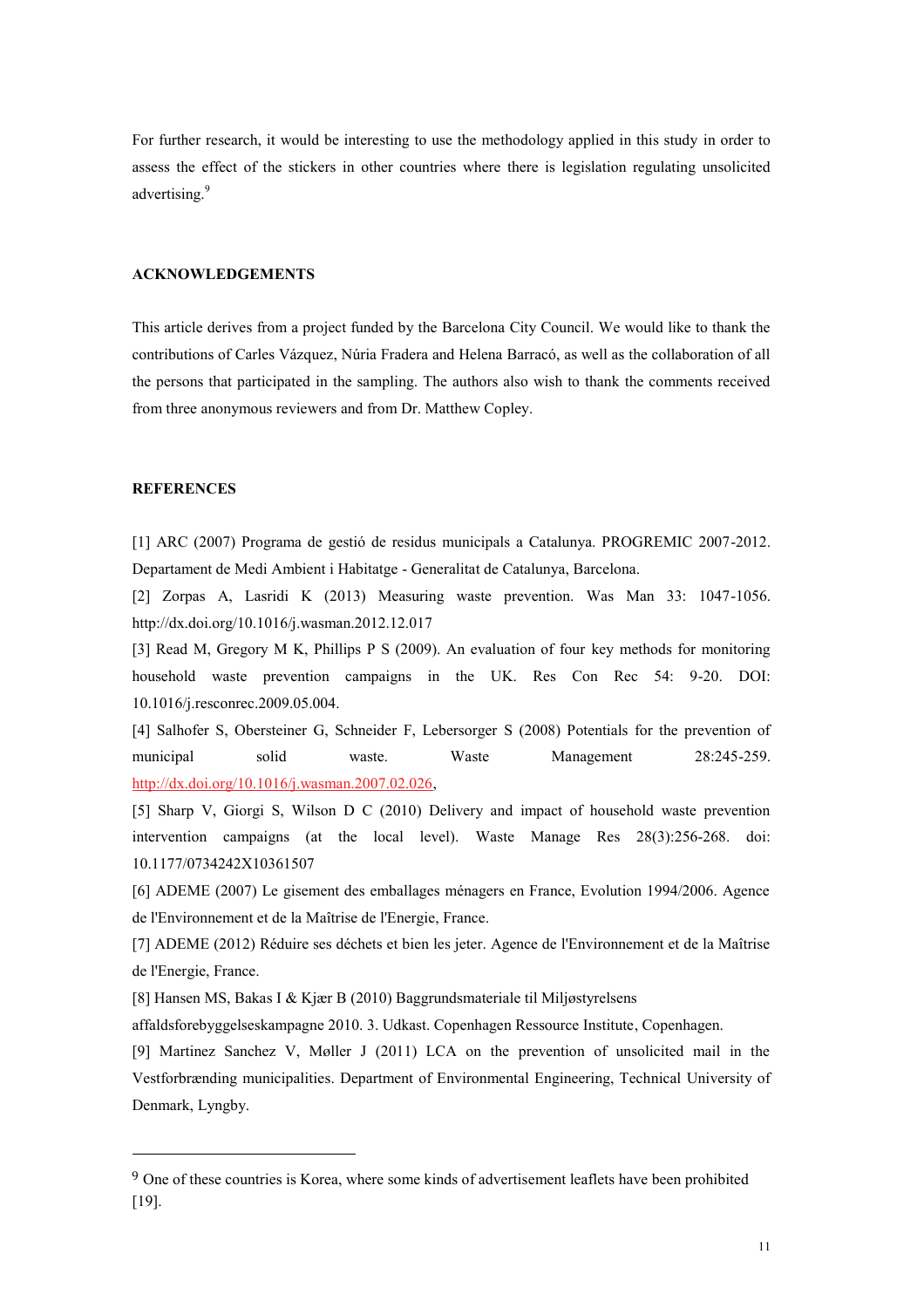[10] Wassermann G, Schneider F, Hingsamer R, Steyer F, Zinöcker K (2004) Werbung auf Wunsch – Modellversuch zur Erprobung von Maßnahmen gegen die Zustellung unerwu¨nschten Werbematerials (Advertising on request – model test for measures against unsolicited advertising), on behalf of the Initiative ''Abfallvermeidung in Wien''. Vienna, Austria.

[11] Wassermann G, Schneider F, (2005) Waste minimisation potential through the limitation of unwanted mail advertising. In: Cossu R, Stegmann R (ed), International Waste Management and Landfill Symposium, 10<sup>th</sup> edn. St. Margharita di Pula, Cagliari, Sardinia, Italy.

[12] ACR+ (2008) Analysis of Municipal Waste Management Practices in Europe – an Image of some of the Best Performing Cities and Regions. Association of Cities and Regions for Recycling and Sustainable Resource Management (ACR+), Brussels. [http://members.acrplus.org/upload/documents/document221.pdf.](http://members.acrplus.org/upload/documents/document221.pdf)

[13] Eunomia, The Environment Council, Öko-Institut, TNO and Atlantic Consulting (2007) WR0103: Household Waste Prevention Policy Side Research Programme. A project for DEFRA's WREP.

[14] NRWF (2004) Waste Minimisation Toolkit. For the latest version redeveloped by WRAP, see: [http://www.wrap.org.uk/applications/waste\\_prevention\\_toolkit/restricted.rm](http://www.wrap.org.uk/applications/waste_prevention_toolkit/restricted.rm)

[15] Tucker P, Douglas P (2007) WR0112: Understanding Household Waste Prevention Behaviour. Final Report & Technical Reports 1–4. A project for DEFRA's WREP.

[16] Infoadex (2013), Estudio Infoadex de la inversión publicitaria en España 2013. Infoadex, Madrid.

[17] Gentil E C, Gallo D, Christensen, T H (2011) Environmental evaluation of municipal waste prevention. Waste Manage 31:2371-2379. doi: [10.1016/j.wasman.2011.07.030.](http://dx.doi.org/10.1016/j.wasman.2011.07.030) 

[18] Kim, I.C. (2002), Korea's policy instruments for waste minimisation. J Mater Cycles Waste Manag 4: 12-22. DOI: 10.1007/s10163-001-0060-0.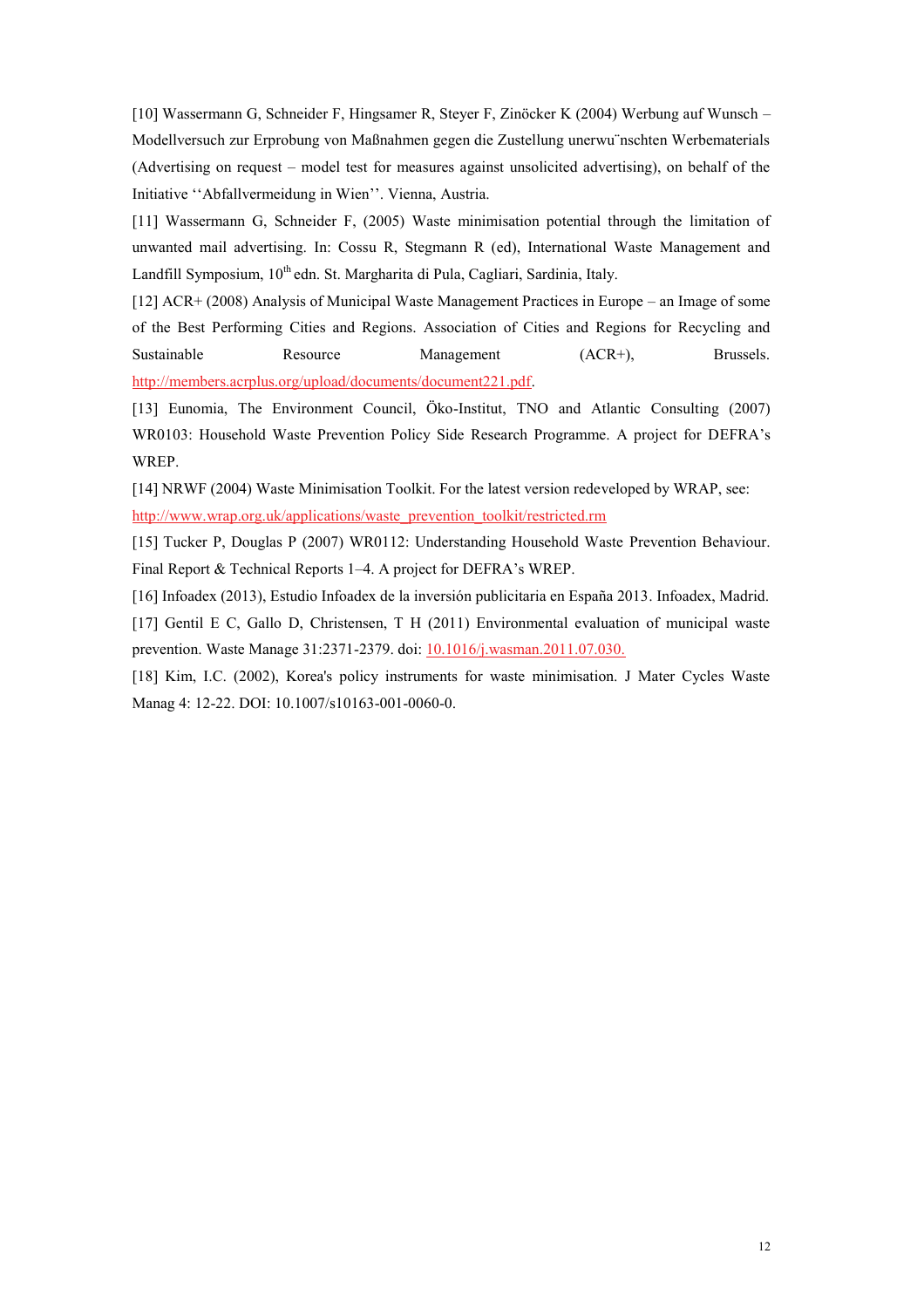

**Fig 1** Map of Barcelona with the location of participating households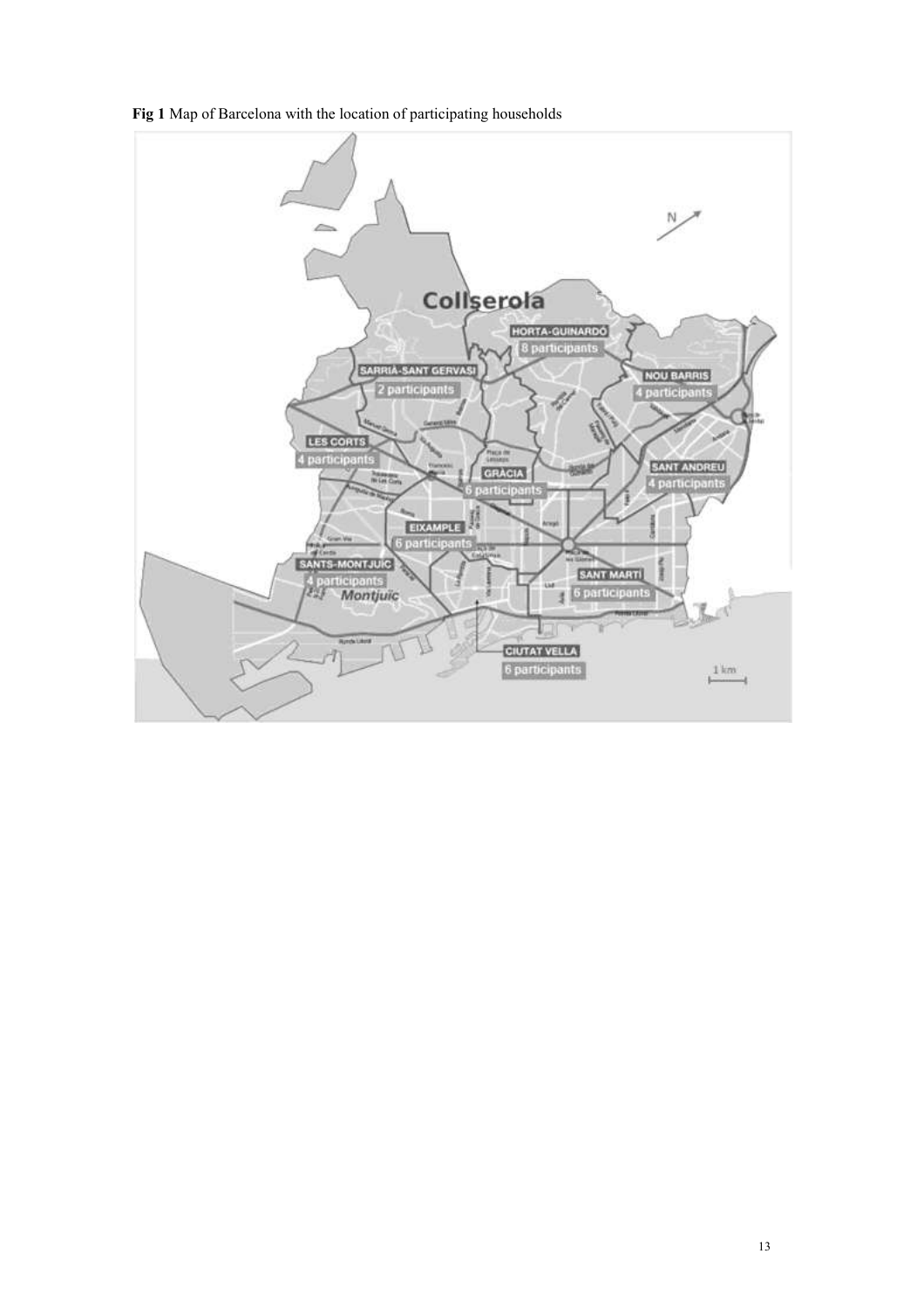**Fig 2** Percentage distribution of addressed advertising brochures by type of economic activity during the period of study (3 months), in weight

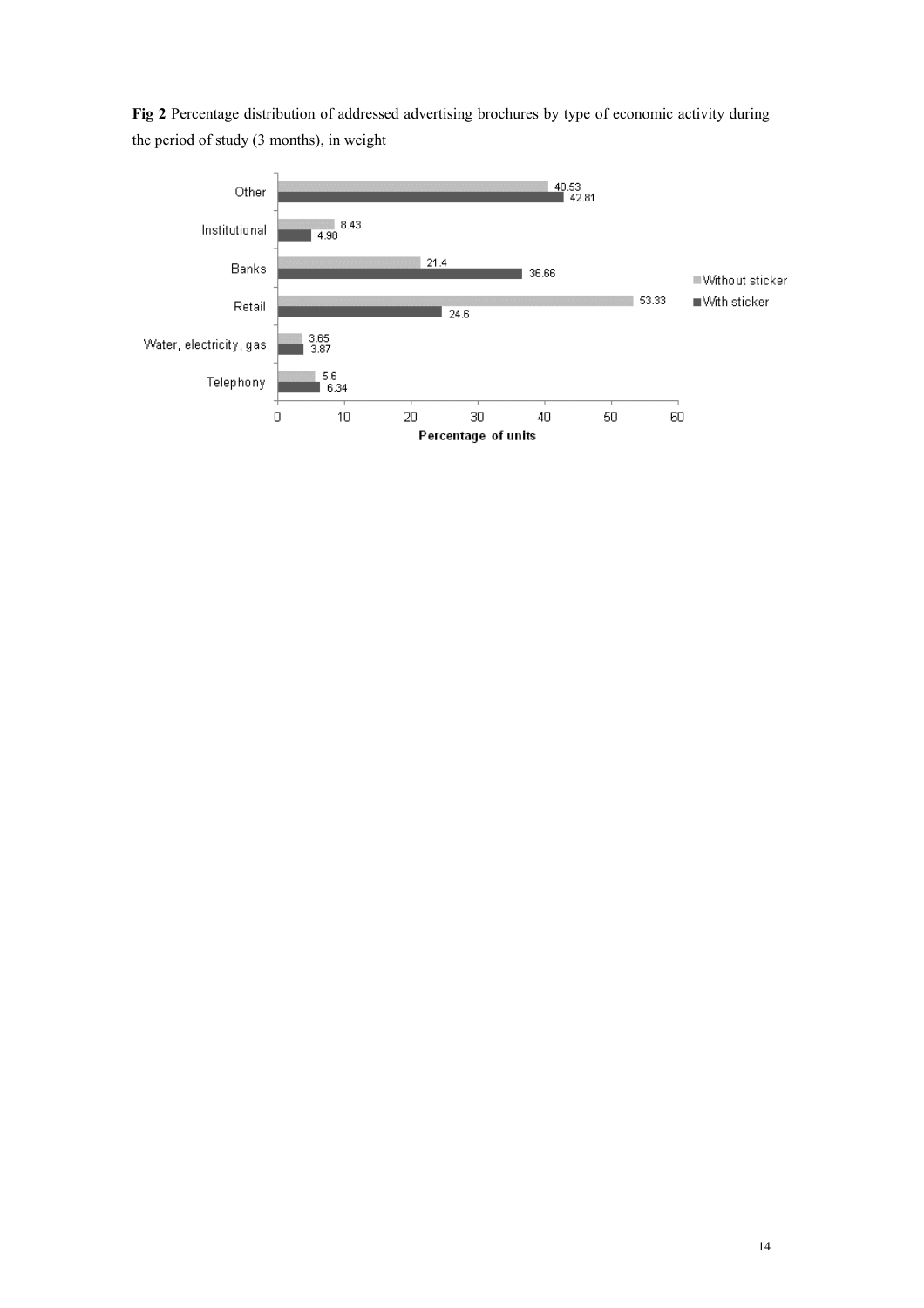**Fig 3** Percentage distribution of unaddressed advertising brochures by type of economic activity during the period of study (3 months), in number of units

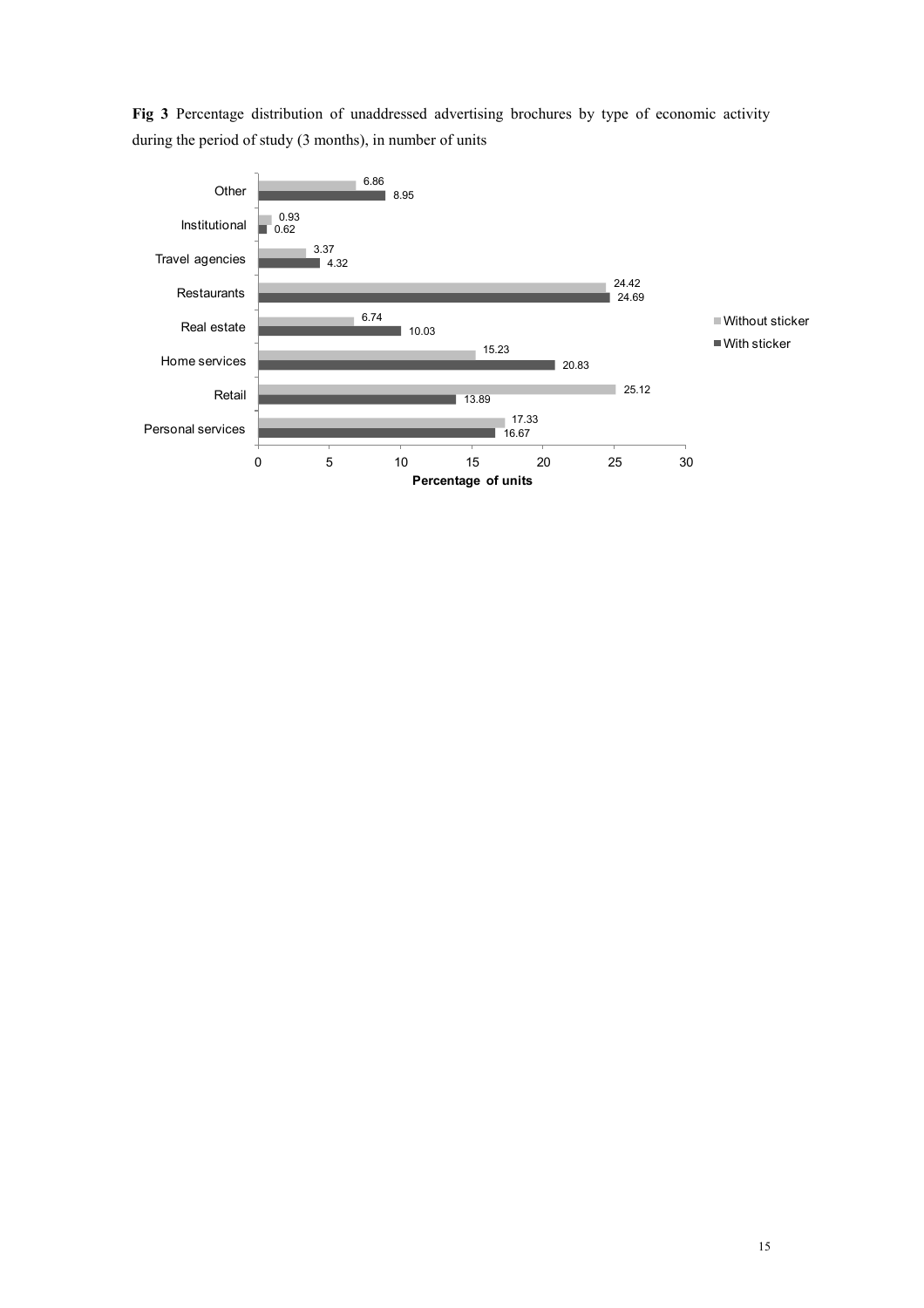**Fig 4** Percentage distribution of unaddressed advertising brochures by type of economic activity during the period of study (3 months), in weight

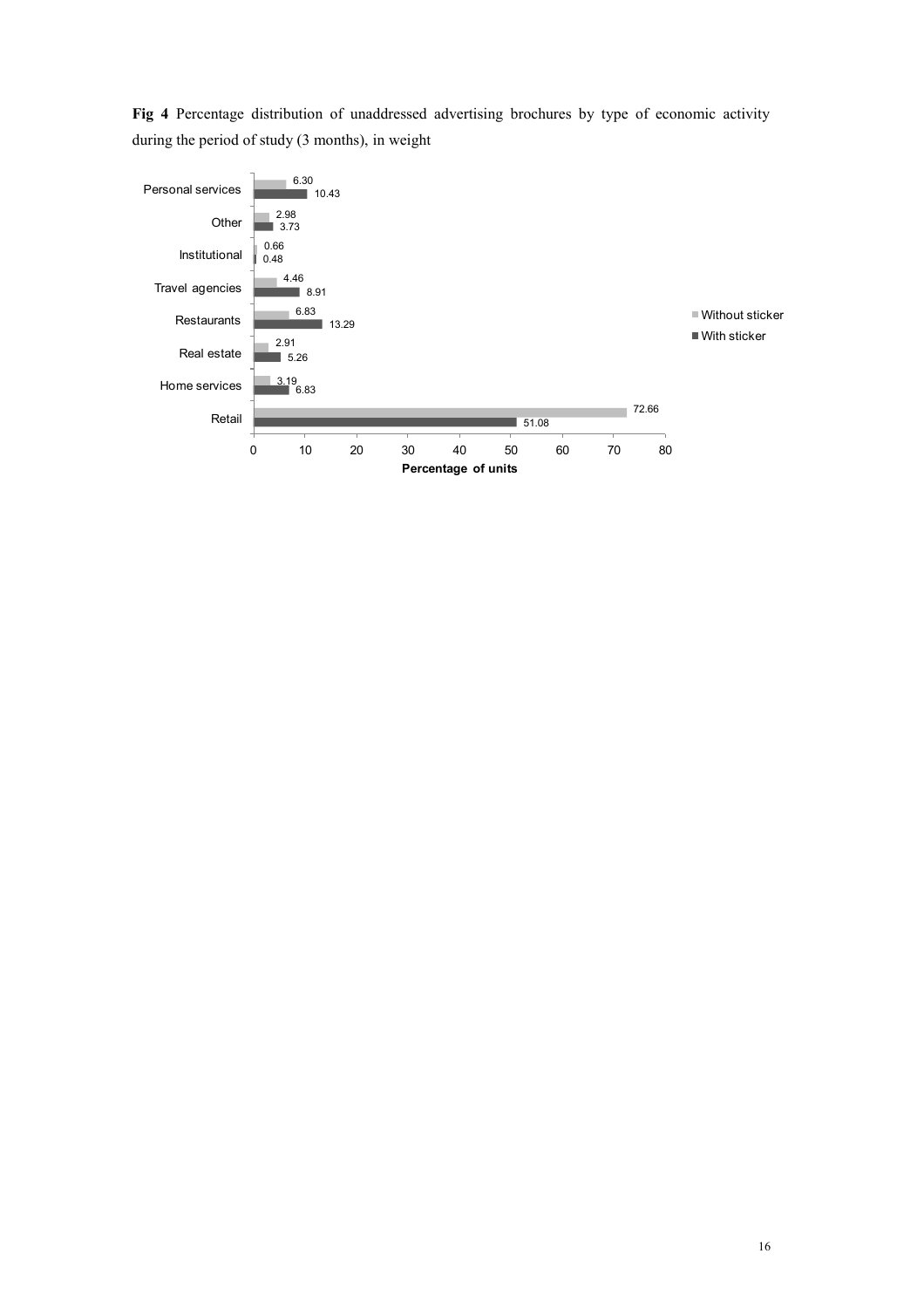

**Fig 5** Average unitary weight of unaddressed advertising material by categories of advertisement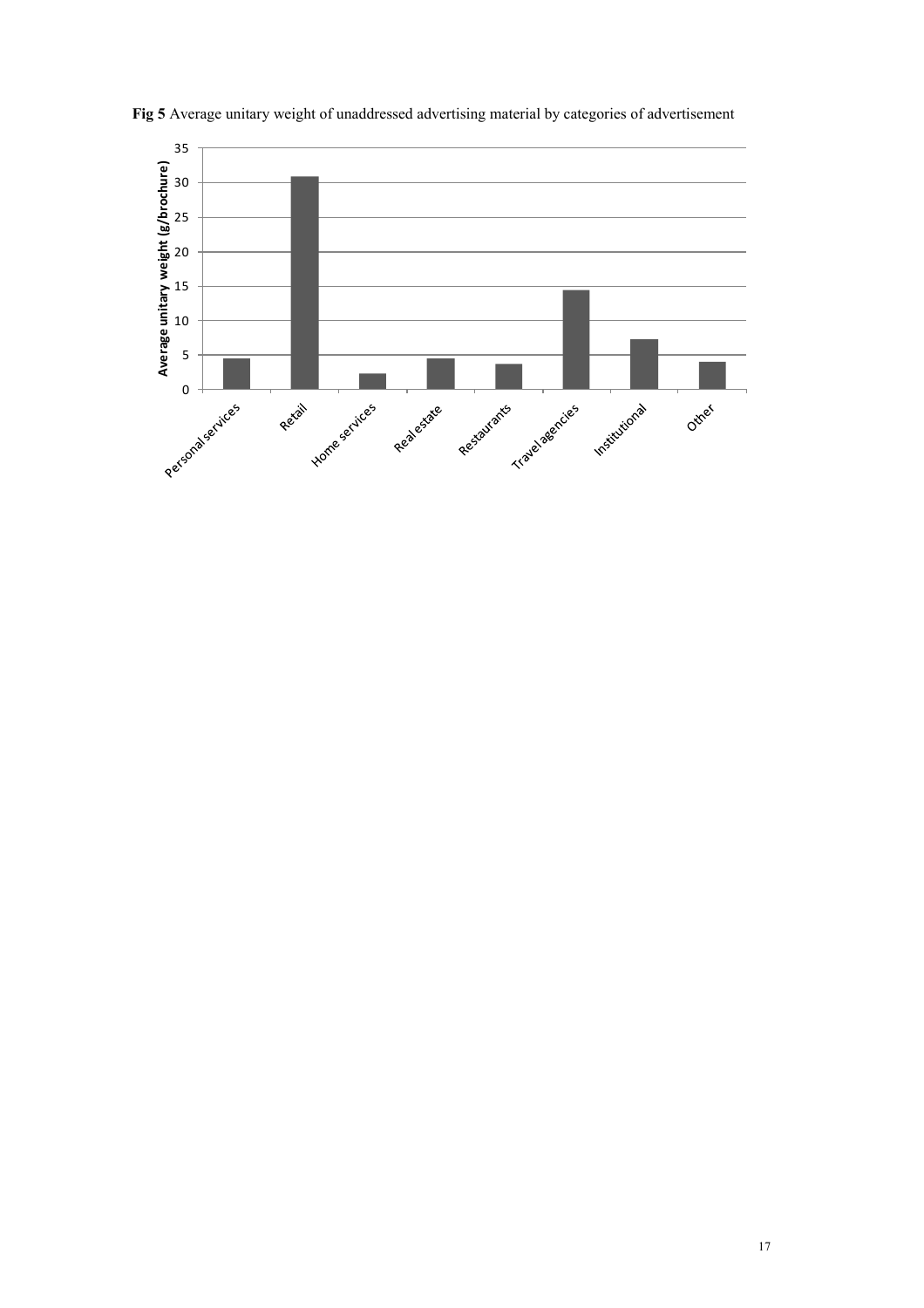|                           | <b>Number of units</b> |                    | Total weight (g) |                    |
|---------------------------|------------------------|--------------------|------------------|--------------------|
| <b>Statistic</b>          | <b>With sticker</b>    | Without<br>sticker | With sticker     | Without<br>sticker |
| Average                   | 26.47                  | 34.08              | 192.17           | 405.96             |
| Standard deviation        | 12.59                  | 22.56              | 187.55           | 497.49             |
| Minimum                   | 9.67                   | 11.33              | 11.00            | 11.00              |
| Maximum                   | 53.00                  | 83.50              | 673.00           | 1,656.00           |
| Median                    | 23.00                  | 28.75              | 103.00           | 164.00             |
| Kurtosis                  | 1.00                   | 1.55               | 1.15             | 1.19               |
| <b>Skewness</b>           | 0.93                   | 1.37               | 1.38             | 1.55               |
| Level of confidence (95%) | 9.01                   | 16.14              | 81.10            | 215.13             |
| <b>Pairwise t-test</b>    | <b>Number of units</b> |                    | Total weight (g) |                    |
| Degrees of freedom        | 40                     |                    | 28               |                    |
| t-statistic               | 1.20                   |                    | $-1.92$          |                    |
| $P(T \le t)$ two-tailed   | 0.23                   |                    | 0.06             |                    |
| Critical value            | 2.02                   |                    | 2.04             |                    |

**Table 1.** Main statistics for unaddressed advertising in households with and without sticker, during the analyzed period

Source: Own elaboration.